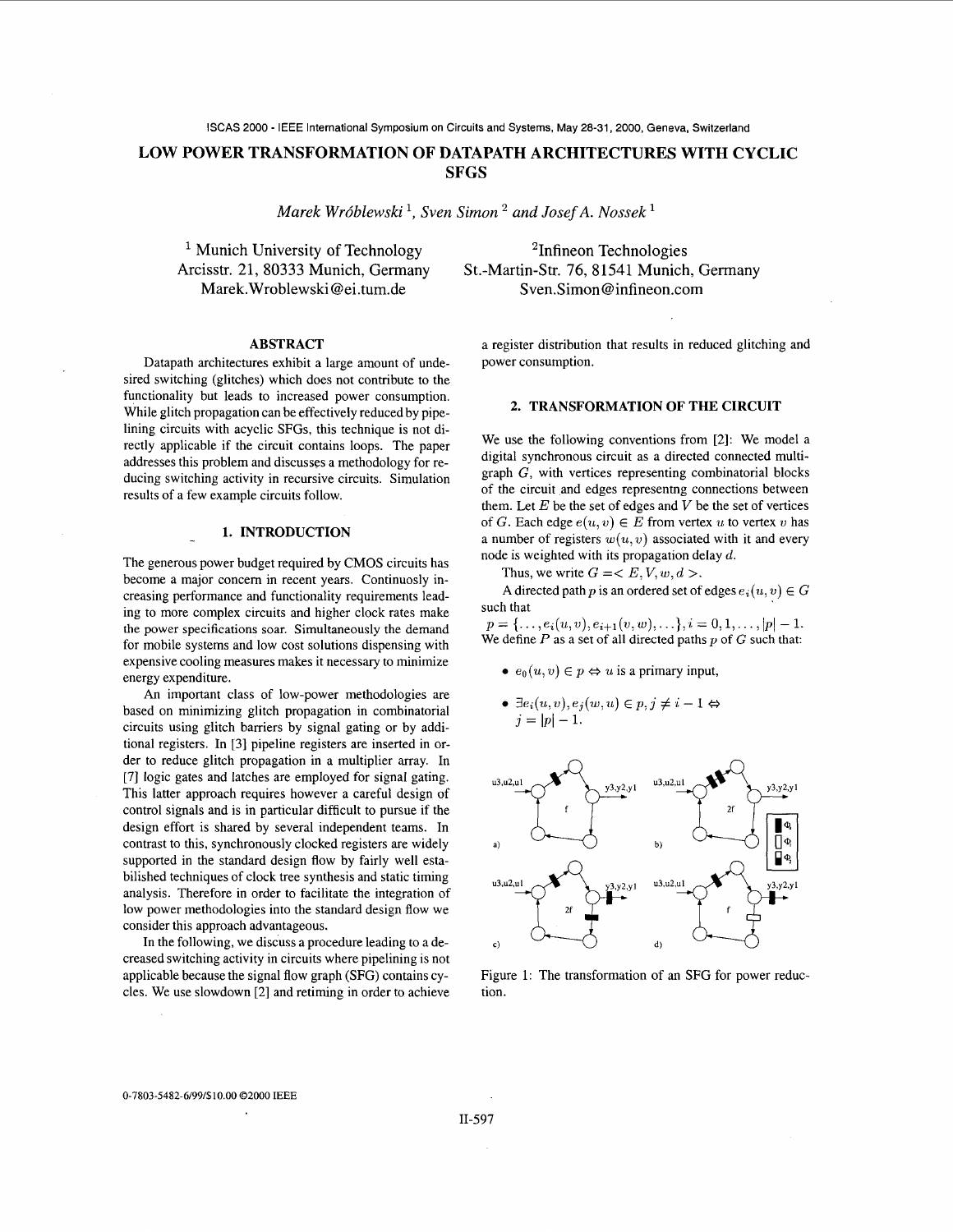Starting from the original circuit  $G$  we perform the following steps to obtain a low power optimized architecture of G (Fig. 1 illustrates the procedure by an example):

1. Apply slowdown  $S$  to  $G$  to obtain the m-slow form of G:

$$
G_m = \langle E, V, w_m, d \rangle = \mathcal{S}(G),
$$

with  $w_m(u, v) = m \cdot w(u, v)$ .

2. Apply retiming  $R$  to  $G_m$  in order to redistribute the registers in the circuit

$$
G_{mr} =  = \mathcal{R}(G_n).
$$

The goal of this transformation is to find a register distribution for which the switching power in the circuit is minimal. In general this is not equivalent to positioning registers in edges with the highest switching activity (cf. Fig. *2).* In our design examples we chose edges with the highest "switching activity-capacitive load" product.

*3.*  Introduce an m-phase clocking scheme. Assign registers a clock phase  $i, i \in \{0, \ldots, m-1\}.$ 

In order to assign clock phases to registers the following procedure can be executed:

For each  $p \in P$  perform the following:

- (a) set  $k = 0$ .
- (b) Starting in the first edge of *p* traverse the path to its end. For every register encountered assign it number  $k$  and increment  $k$  by one.

Assign the register  $k$  the clock phase  $(k \mod m)$ . In section 3 we show that the above scheme introduces no contradictions.

**4.**  Consider an edge containing more than one register. Let the last register of this edge be assigned number *k*. Then all registers which are not triggered by the clock phase  $(k \mod m)$  can be removed from this edge.

### **3. ASSIGNMENT OF CLOCK PHASES**

Let **us** discuss the above procedure of assigning clock phases. Let

$$
T = \{(p,q)| p,q \in P, \exists e \in E : e \in p \land e \in q\}.
$$

We want to show that executing this procedure cannot lead to a situation where the phase assigned to a register while



Figure *2:* Glitching in a sample circuit. The height of bars indicates the glitch count at a given edge, while the grayscale represents dissipated energy (darker means more dissipation).  $u(t)$  and  $y(t)$  show signal waveforms at circuit's input and ouput, respectively.

traversing a path  $p$  differs from the phase assigned to it while traversing a path *q,* i.e. that

$$
\forall (p,q) \in T : \kappa_p \text{ mod } m = \kappa_q \text{ mod } m,
$$

where  $\kappa_i$  denotes the value of k at the starting node of the first common edge of p and q (node  $\alpha$  in Fig. 3), as obtained by traversing the path  $i, i \in \{p, q\}.$ 



Figure *3:* The general case for discussion of clock phase assignment.

To avoid case differentiation, we introduce an additional dummy node  $\delta$  with delay 0, and edges going from  $\delta$  to each primary input and from each primary output to  $\delta$ . Then every path  $p \in P$  contains a loop, i.e.

$$
\forall p \in P \exists e_i(u, v), e_j(w, u) \in p : j \neq i - 1.
$$

The discussion can then be reduced to the scenario shown inFig. *3.* 

We consider paths  $p, q$  such that  $(p, q) \in T$ . Let the loop  $l_p, l_p \subseteq p$ , have  $N_p = n_p$ , and the loop  $l_q, l_q \subseteq q$ , have  $N_q = n_q$  registers before the application of slowdown. For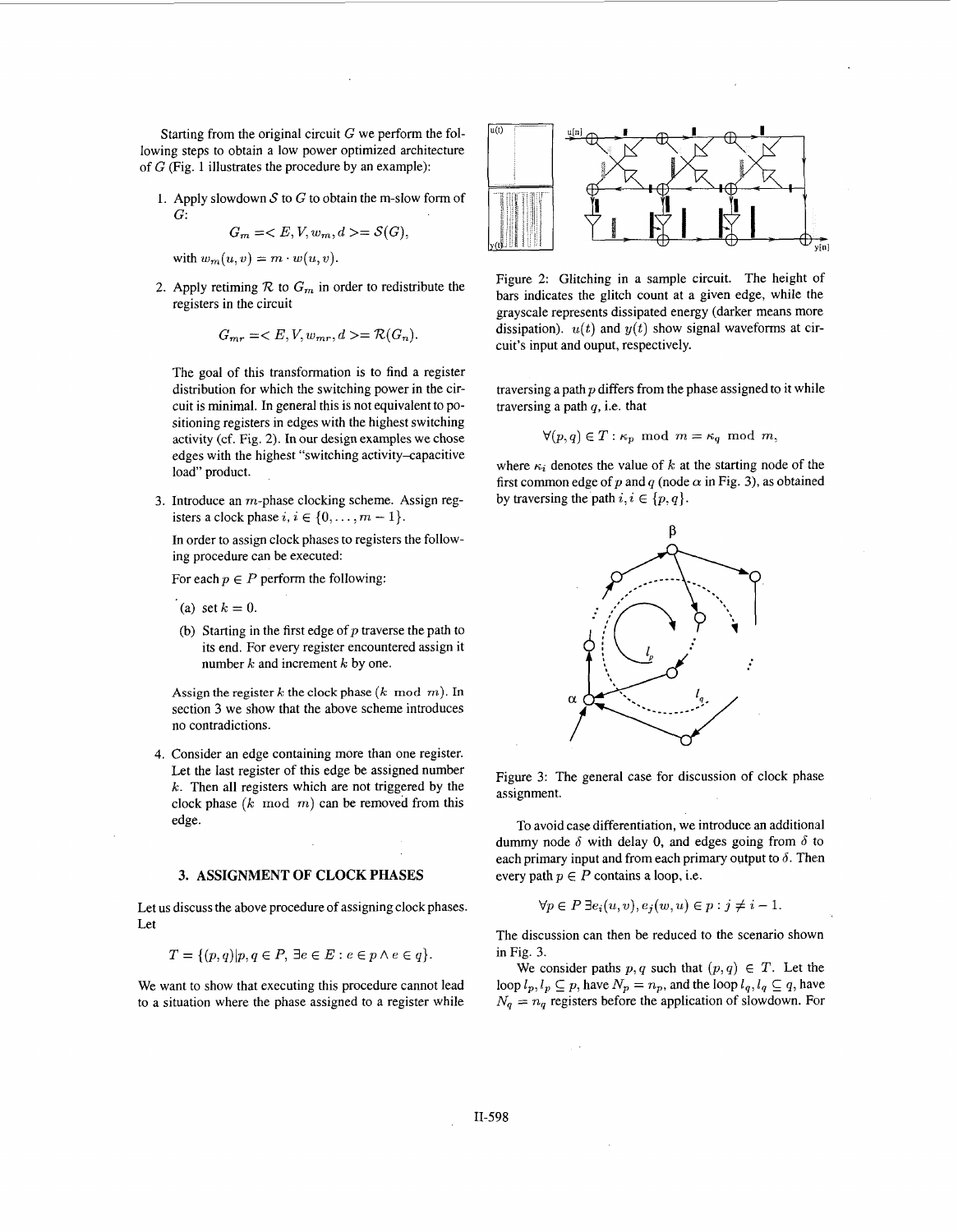

Figure 4: Example  $1 -$  The original circuit (a) and two low power optimized architectures (b and *c).* 

the m-slow form holds then

$$
N_p = m \cdot n_p, \quad N_q = m \cdot n_q. \tag{1}
$$

Retiming does not change the amount of registers in a loop [2], so the Eqs. 1 still hold. Let the path between nodes  $\alpha$ and  $\beta$  contain  $m \cdot n_c + c$  registers,  $n_c \in \{0, \ldots, \min(n_p, n_q)\},$  $c \in \{0, \ldots, m-1\}$ . Let us also assume, without loss of generality, that at the node  $\beta$  holds: *k* mod  $m = 0$ , i.e. that the first register found after this node will be assigned phase 0. Then

$$
\kappa_p = m \cdot n_p - m \cdot n_c - c = m \cdot (n_p - n_c - 1) + m - c
$$
  

$$
\kappa_q = m \cdot n_q - m \cdot n_c - c = m \cdot (n_q - n_c - 1) + m - c
$$
  
and

$$
\kappa_p\hspace{-3pt}\mod m=\kappa_q\hspace{-3pt}\mod m=\left\{\begin{array}{ll}0&\text{if }c=0,\\m-c&\text{otherwise.}\end{array}\right.
$$

 $\bar{z}$ 

 $\bar{\lambda}$ 

 $\sim$ 



Figure 5: Example 2 - **A** recursive structure for polynomial evaluation  $(p(x) = a_n x^n + a_{n-1} x^{n-1} + \ldots + a_1 x + a_0)$ .

## **4. IMPLEMENTATION AND RESULTS**

In order to verify the effectiveness of the methodology, we investigated several circuits containing loops and designed their low-power versions following the above described flow.

The circuits were described in VHDL and synthesized employing Synopsys' DC Compiler. Power estimation was performed using Powrmill.

The results are presented in Table 1.

Fig. 4 shows a lattice filter. Power consumption of this ciruit can be significantly reduced by positioning registers in edges with high capacitive load (cf. Fig. 4b). The introduction of a 3-phase clocking scheme leads to even more interesting power figures.

Fig. 5 shows two architectures of a recursive structure for evaluation of polynomials [5], [l]. The cost of additional clocking circuitry in these circuits is almost as high as the savings due to reduced glitching, thus allowing only a modest power reduction.

In contrast, the modification of the lattice filter of Fig. 6 [4] yields remarkable savings in spite of using as many as three clock phases.

#### **5. CONCLUSIONS**

In this paper we have discussed a slowdown-based methodology for reduction of power consumption in circuits with cyclic SFGs by using glitch barriers.

The application of the method puts the engineer in a classical trade-off situation where the cost of additional circuitry needed to construct glitch barriers has to be outweighed by savings achieved due to reduced glitching. The examination of a few example datapath circuits shows that the method can be of great advantage in designs containing long combinatorial paths composed of gates with high fanout. The register distribution in the presented circuits was obtained by application of simple heuristics and the results may further be improved if a more sophisticated approach is used.